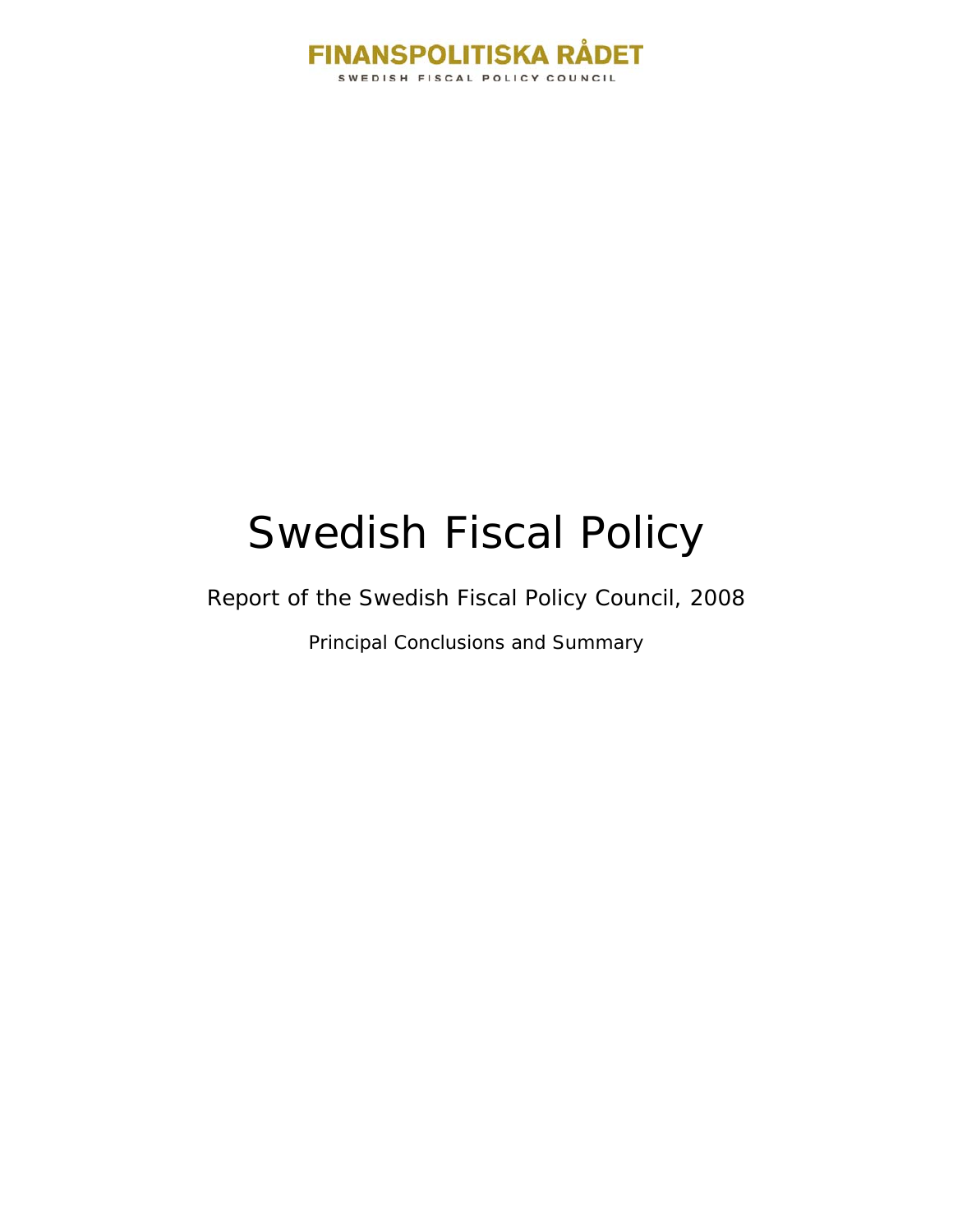# Principal Conclusions of the Report

The primary purpose of this report is to evaluate the current Government's fiscal and employment policies. The principal conclusions are the following:

- If the fiscal surplus target is to maintain its legitimacy, it should be better justified in relation to the fundamental objectives of income distribution between generations and social efficiency. This requires the Ministry of Finance to develop systematic generational analyses.
- The surplus target will gradually need to be revised downward as the demographic burden grows. However, uncertainty about the long-term sustainability of general government finances will warrant a surplus greater than one percent of GDP for the next few years.
- The possibility of introducing a so-called *golden rule* should be examined. With such a rule, the surplus target would apply to the *total saving* of the general government sector, including net investment, rather than just its net lending, as is the case today.
- Currently the budget and spring financing bills do not include any accounting for the development of the *total net wealth* (including the capital stock) of the general government sector. The bills thus convey an incomplete picture of the financial position of the general government sector. Such an accounting should be provided without delay.
- The Government's employment policy reforms, chiefly the reduction in unemployment compensation and the introduction of an earned income tax credit, can be expected to have significant positive effects on employment in the long run. The rise in employment over the past two years, however, is due mainly to a cyclical upswing.
- The Government has implemented a number of selective tax cuts directed at particular groups, such as young people, or particular sectors. While benefiting these groups, the tax cuts are unfavourable to others. Moreover, the measures make the tax system harder to understand, impairing social efficiency. Further selective tax reductions would probably have negative net effects on social efficiency.
- The reforms in the financing of the unemployment insurance system are inefficiently designed and have also reduced participation in the system. These effects are due to poor co-ordination between different parts of the system. The reform process will leave many wage earners without adequate unemployment insurance in the next economic downturn.
- The changes in the sickness insurance system strengthen the incentives for work but probably do not offer employers sufficient inducement to fulfil their responsibility for helping sick-listed persons return to the labour market.
- The reform of real estate taxation favours housing investment over business investment, causing overall efficiency losses for the economy. Since the reform also increases disparities in income, income distribution considerations will leave less scope for lowering other taxes that cause greater economic distortions, such as the tax on higher incomes.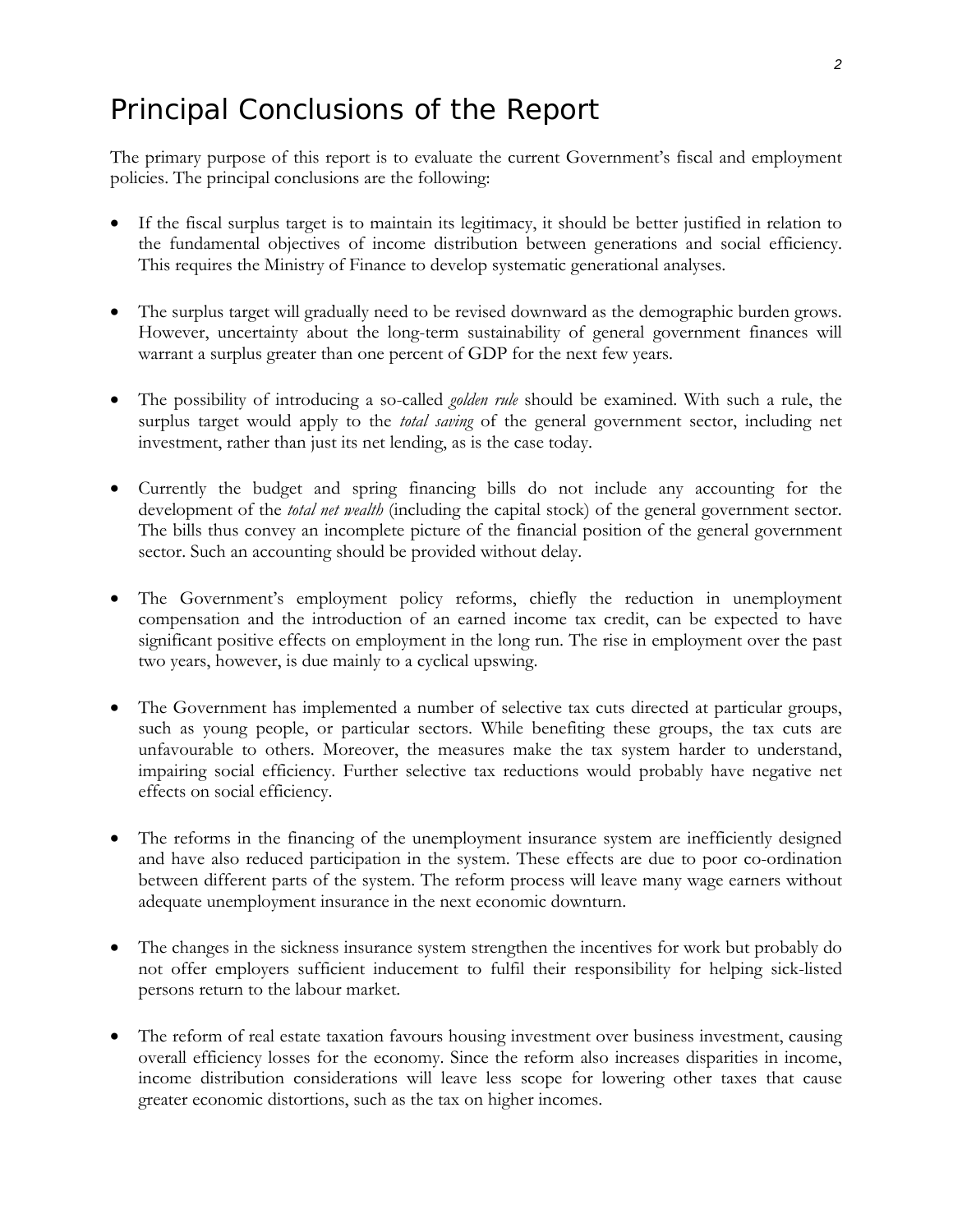• The Ministry of Finance should provide better supporting documentation, both internal and external, for its analyses.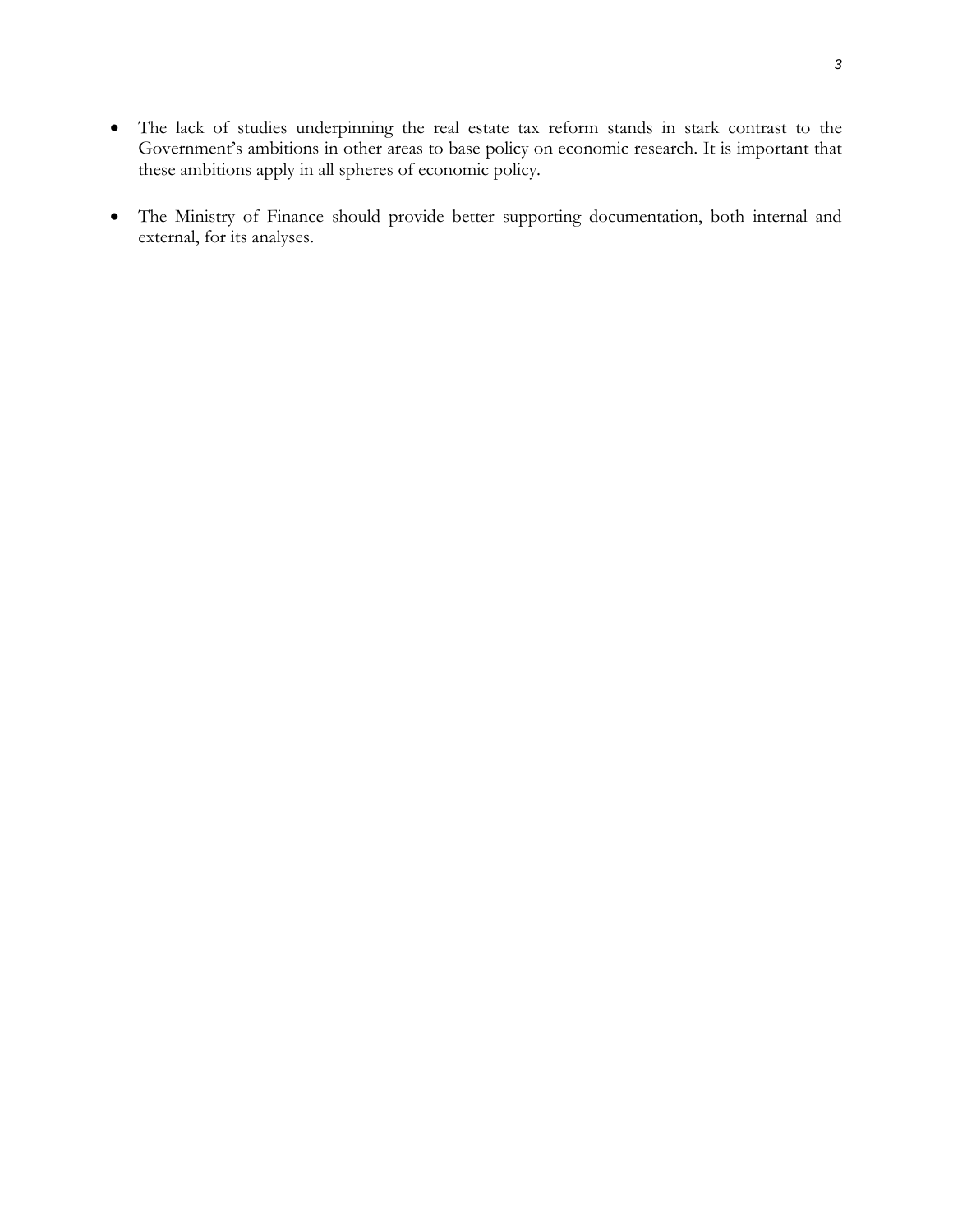# Summary

The remit of the Swedish Fiscal Policy Council is to "follow and evaluate goal achievement in the fiscal policy and economic policy adopted by the Government and Parliament." This Report, which is our first, focuses on two principal areas: the *fiscal policy framework* and *employment policy*.

Long-term sustainability is an overall objective of fiscal policy. The surplus target and the expenditure ceiling are intermediate medium-term targets designed to facilitate achievement of that overall objective. Accordingly, it is appropriate that in this first report we analyze the design of the fiscal policy framework in relation to the aim of a fiscal sustainability. This kind of fundamental analysis is essential for evaluating the policy conducted in specific situations.

The objectives of increasing employment and reducing marginalization have been given priority by the current Government. That makes it necessary to form an opinion on the appropriateness of various employment policy reforms.

We also examine the change in real estate taxation and the elimination of the wealth tax. Finally, we provide some general comments on the supporting documentation for economic policy decisions.

### The Government Should Provide Better Justification for the Surplus Target

The most important fiscal policy objective is meeting the fiscal surplus target. This target requires that the net lending ("budget balance") of the general government sector averages one percent of GDP over the business cycle. The budget balance determines the development of general government finances over time. This affects in turn both the *distribution* of welfare *among different generations* and *social efficiency*, i. e. how much "aggregate welfare" there is to distribute among generations.

 The demographic tendency of an aging population will place a heavy burden on public finances in the years ahead. One argument in favour of maintaining surpluses in general government finances at present is that they would make it possible to avoid tax increases later on. There is a strong efficiency argument for smoothing tax rates over time, as this minimizes the ever-present distorting and welfare-reducing effects of taxes. Current budget surpluses may also be defended on the ground that each generation should finance the government expenditure from which it benefits; if the currently active generation does not save for its own expenditure in old age, the burden is shifted to future generations. But this conclusion is open to dispute. One could also contend, for instance, that redistribution of income to the present generation from future ones is not unreasonable, as the former will probably have a much lower living standard than the latter.

In budget and spring financing bills, the Government has provided a number of motives for the surplus target, but no indication of the relative importance of different motives and no discussion of conflicting objectives. Instead, one gets the impression that the surplus target always facilitates simultaneous achievement of every economic policy objective, which is highly unlikely. It is impossible for a reader of the budget and financing bills to form an opinion on exactly how achievement of the surplus target will affect income distribution among generations. To illustrate this effect, the Ministry of Finance would need to develop systematic analyses showing how government policy redistributes income among generations.

In our view, there is a pressing need to justify the surplus target more clearly on the basis of more fundamental economic policy objectives. The Government should indicate more specifically the relative importance of different considerations: income-distribution goals, social efficiency and a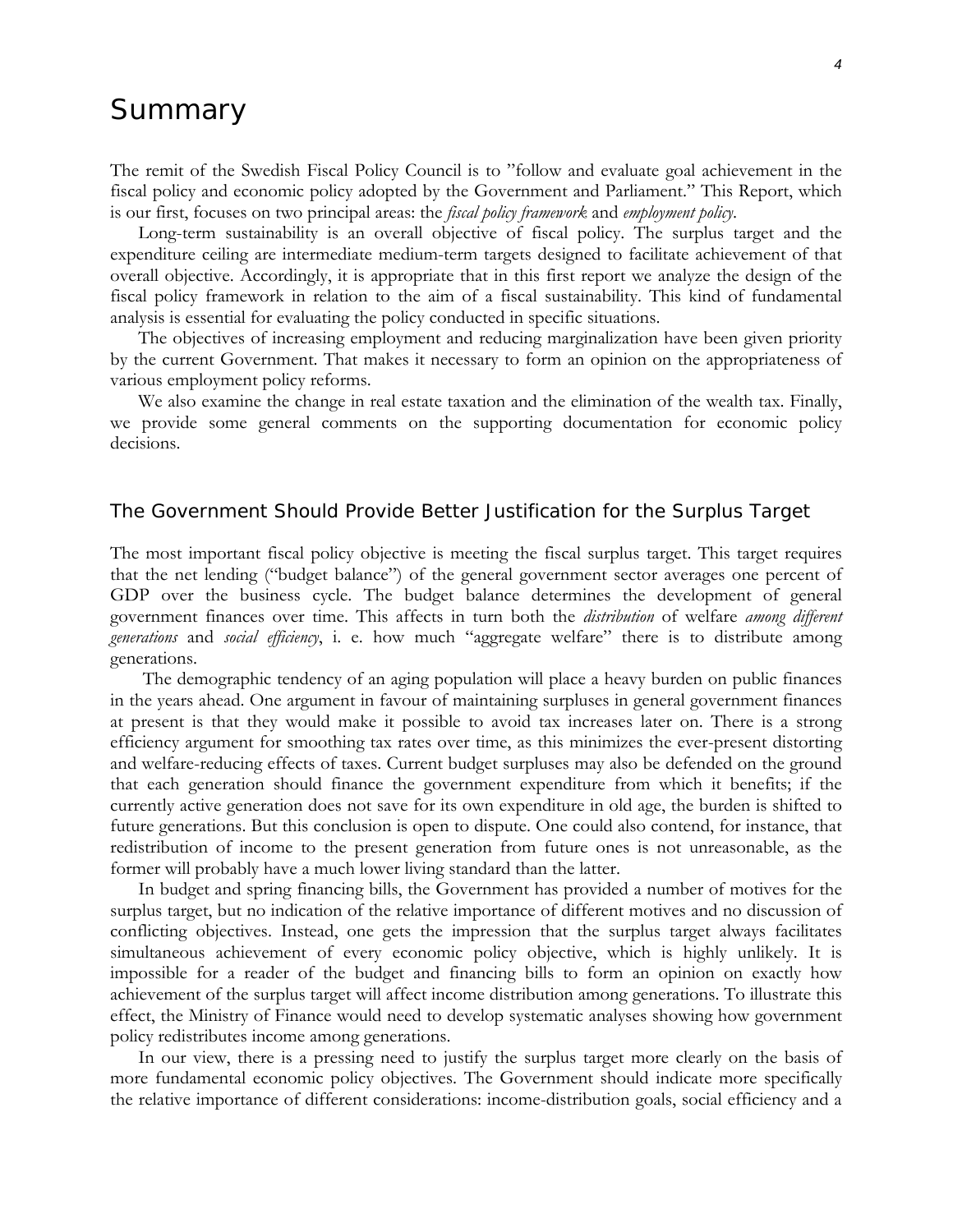precautionary motive of accumulating an asset buffer as a safeguard against adverse economic developments in the future. We believe that meeting this requirement is essential for maintaining the legitimacy of a surplus target in the long run.

# Follow-Up of the Surplus Target Has Improved

As the surplus target has been rightly criticized for vagueness, it has been hard to determine the extent to which it has been achieved. One of the main points of criticism has been lack of clarity on what is meant by an "economic cycle," the period to which the target applies. In response, the Government has specified three different *indicators* to be used from now on:

1. The average net lending of the general government sector from the year 2000 through the latest year for which outcome data are available (the *retrospective indicator*).

2. A moving seven-year average of the net lending of the general government sector (the *movingaverage indicator*). The seven years are the three preceding years, the current year and the three subsequent years. This indicator is thus based partly on forecasts.

3. The *structural* (cyclically adjusted) net lending of the general government sector for the current year, i. e. an estimate of net lending under normal cyclical conditions.

We take a very favourable view of the Government's attempt to provide clearer follow-up of the surplus target, and particularly the new moving-average indicator. With this indicator calculated for a fixed time horizon, the risk of manipulating the measure by choosing an "appropriate" length of the economic cycle is reduced. A way to reduce this risk might be to use forecasts of the National Institute of Economic Research (NIER) instead of the Ministry of Finance's own forecasts in calculating the indicator. But this would require that the NIER prepare longer-term forecasts than at present.

One possible criticism of the follow-up of the surplus target is that it is unclear what importance is given to the various indicators. It may not be possible to provide precise guidelines in advance on how to proceed if different indicators give different signals. But it would still be a welcome contribution if the Government could include a discussion of basic principles on this subject in the next budget bill.

# Time to Review the Formulation of the Surplus Target

The current surplus target applies to the net lending of the entire general government sector. Thus formulated, the target can be viewed as a natural extension of the fiscal consolidation policy followed in the latter half of the 1990's, which focused on stopping the unsustainable increase in general government debt. When the surplus target was originally set in 1997, there was no room for finetuned considerations. Today there is much greater scope for fine-tuning in the formulation of the surplus target.

According to the Government's own sustainability calculations – as in the budget bill for 2008, for example – the surplus target is assumed to apply only until 2015. Thereafter, the tax ratio will be held largely constant, and the surpluses will gradually diminish as demographic developments lead to higher government expenditure. The targeted level of net lending will have to be revised in a few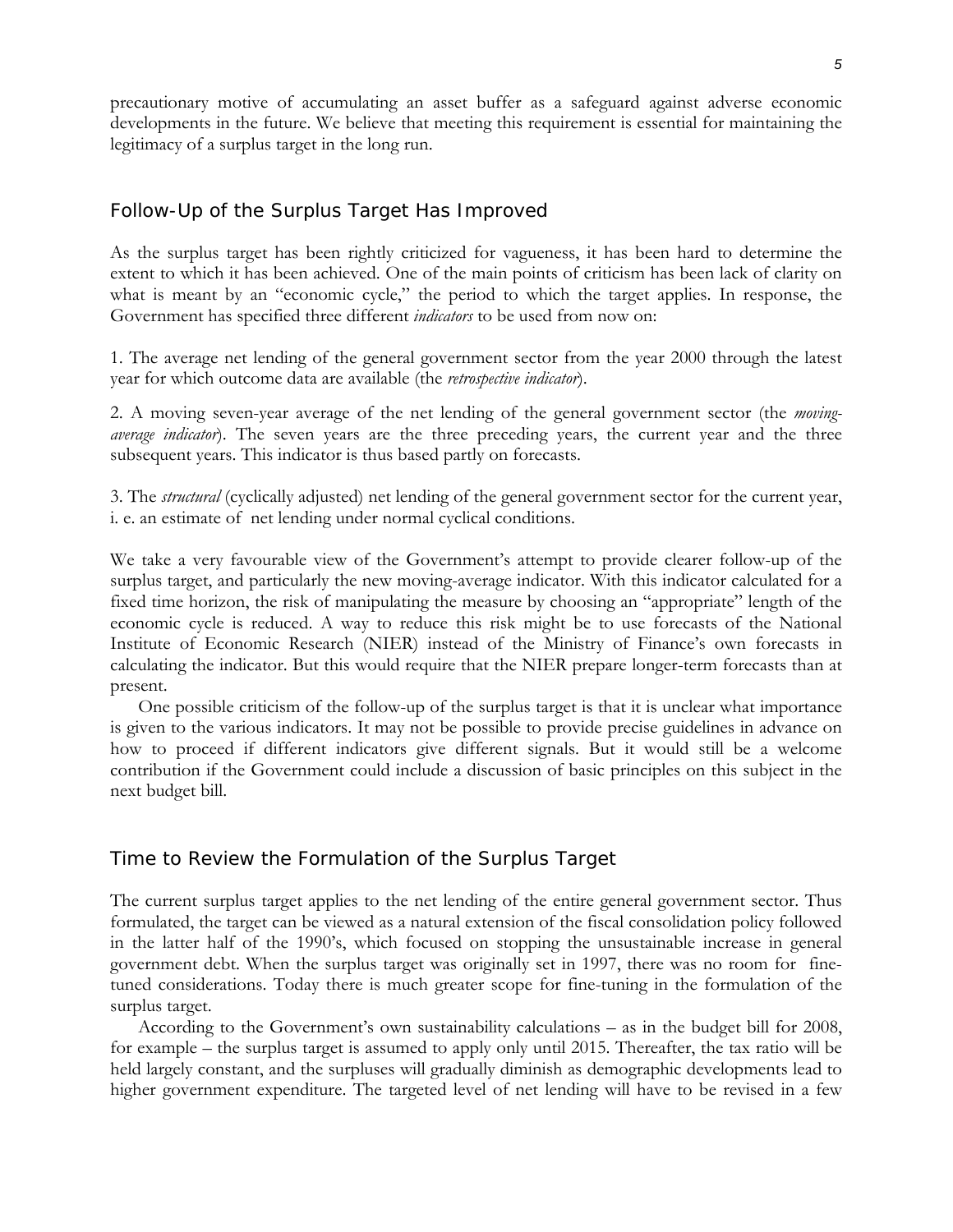years. As long as this step is to be taken anyway, there is also reason to discuss in which terms the budget objective should be formulated.

A first issue is whether a budget objective should apply only to central government rather than the entire general government sector. One argument for this limitation is that both the pension scheme and the local government sector are autonomous systems governed by rules designed to guarantee financial stability: pension disbursement are to be adjusted according to pension contributions, and local governments are subject to a balanced-budget requirement. The main argument for continuing to apply the budget objective to the entire general government sector is that ultimately there is always political uncertainty about the stability of the current rules in times of crisis: the central government is of course the guarantor of last resort for the finances of both the pension system and local government sector. We do not find the arguments for a budget objective for central government alone sufficiently persuasive to recommend any change on this point.

#### Consider a Golden Rule for General Government Investment

There is an international discussion on whether a budget objective for the general government sector should apply to *total* saving rather than to *financial* saving (net lending) alone. Total saving is the sum of net investment and financial saving. Such an objective for total saving is referred to in international economic-policy discussions as a *golden rule*. The principal argument for a golden rule is that total saving determines the development of the *total net worth* of the general government sector, including the stock of real capital. This measure is probably more relevant than just the financial position for determining the state of general government finances.

The current target for net lending, and thus the requirement that investment be financed by taxes, probably causes current expenditure to crowd out investment, as it is then impossible to allocate the cost of an investment over its entire economic life. The main disadvantage of a golden rule it that it would be harder to verify goal-achievement. The reason is that opportunities may be created for circumventing the rules by reclassifying current expenditure as investment and manipulating the amount of depreciation.

There are many examples of targets for total saving instead of just financial saving (net lending), among them the UK, Germany and many US states. Sweden's balanced budget requirement for local government is also designed this way. Historically, moreover, Sweden has previously followed such a system in the central government budget. In the 1950's a distinction was drawn between an *operating budget* for current revenue and expenditure of Swedish central government and a *capital budget* for central government investment. In a normal cyclical situation, the current budget was supposed to balance, whereas the capital budget would be financed by borrowing.

In our opinion, the Government should appoint a commission to look into whether a future fiscal target could apply to the total saving of the general government sector rather than just net lending (financial saving) as at present. Any such change would require taking a position on the following points:

• An initial issue is whether all general government investment should be covered. Many public investments are socially desirable but do not produce any pecuniary return. Inclusion of such investments is justified if the primary interest is in income distribution among different generations. On the other hand, if the principal overall goal is to smooth tax rates over time for the sake of efficiency, only investments that yield a pecuniary return should be included. What boundaries should be drawn is a political decision based on the relative importance of different motives for a surplus target.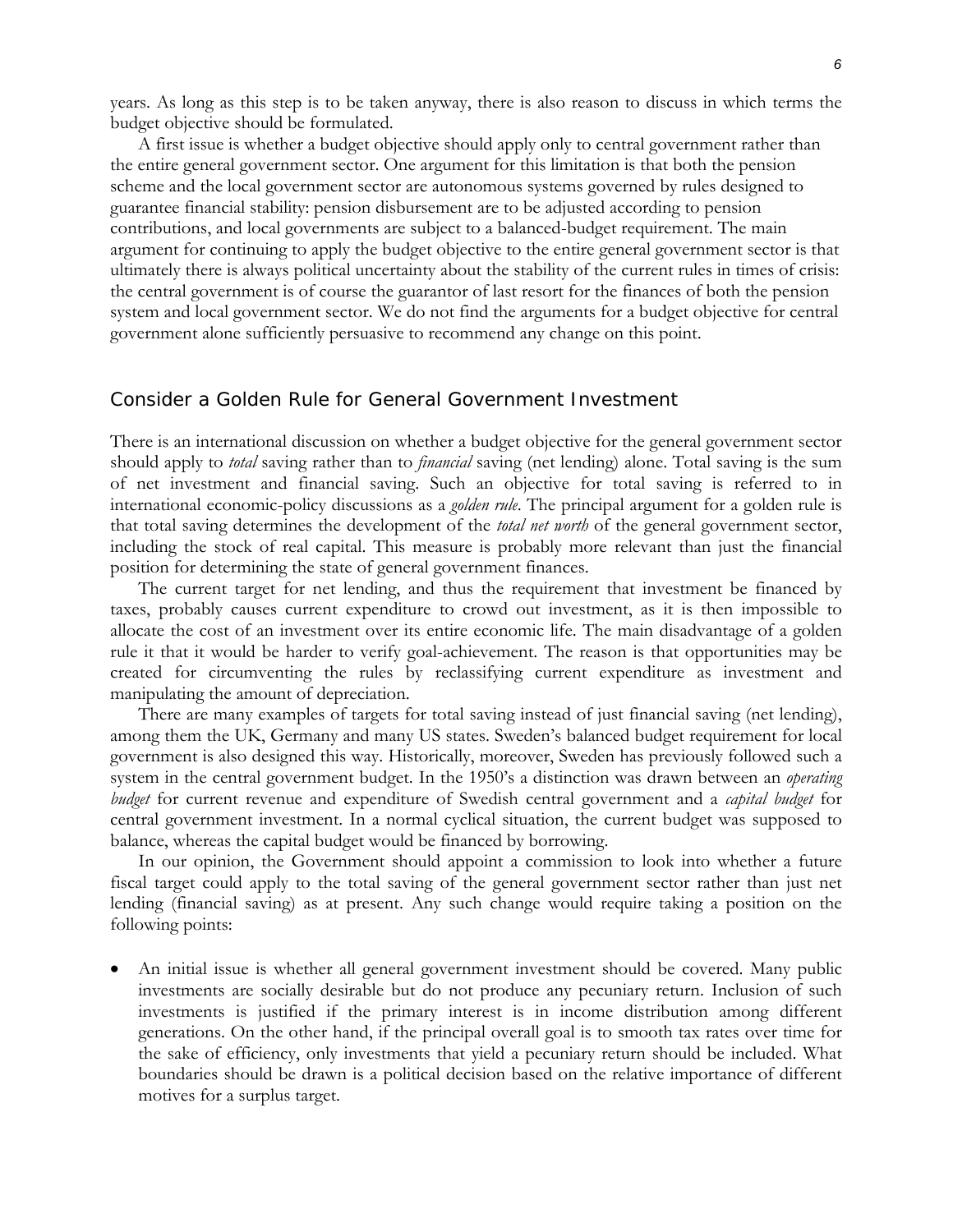- The strongest possible guarantees should be constructed to prevent manipulation of any system with a target for total saving. The Swedish Parliament would have to set forth clear principles for this in the fiscal policy framework. It should then be a central task of the Swedish National Audit Office (Riksrevisionen) to monitor observance of these principles.
- It would be possible to combine a reformulated fiscal target for the total saving of the general government sector, with a minimum requirement for net financial wealth (or a maximum for net financial debt) of the general government sector. This model has been chosen in the UK.
- Since 1998, the Ministry of Finance has published long-term sustainability calculations for public finances, i. e. calculations showing whether projections of future general government expenditure would be compatible with unchanged tax rates. Such calculations would be even more important with a golden rule. This point can be underscored by including in the budget law a provision for a mandatory budget target and by requiring the Government to report annually to Parliament on how achievement of this target is contributing to long-term sustainability.

# Budget and Financing Bills Should Provide a More Comprehensive Picture of General Government Finances

Regardless how the budget target is formulated, there should be readily accessible information on both the total saving (including saving in real capital) and the total net worth (including real capital) of the general government sector for anyone wishing to obtain an overall picture of the financial position of the sector. It is remarkable that such information is lacking in both the budget and spring financing bills.

Anyone looking for this kind of information must now instead turn to the annual report of Sweden's central government. But the development of net worth over a longer period is not shown there, either. From comparing the financial and national accounts (which we have used), on the one hand, with the annual report of the central government, on the other, it is evident that completely different principles of valuation are used; according to calculations based on financial and national accounts, net worth of the central government amounted to 5.2 percent of GDP (SEK 151 billion) in 2006, whereas according to the annual report, the figure was minus 22.4 percent of GDP (minus SEK 635 billion).

The conclusion is that the annual report of the central government does not provide adequate help to someone desiring a full picture of the country's public finances. There is no clear accounting to show the relationship between the concepts in the annual report and those used in the budget and financing bills. But the latter are the central documents of economic policy. It should be obvious to require that budget and spring financing proposals provide a readily accessible accounting of both total saving and the development of total net worth for the entire general government sector and its various subsectors. Such an accounting should not be hidden away in an annual report that is read by few and largely ignored in public debate.

# The Role of Fiscal Policy in Cyclical Stabilization Should Be Clarified Further

A central question is to what degree discretionary fiscal policy, i. e. active decisions on measures to be taken, should be used to stabilize the cyclical development of the economy. A serious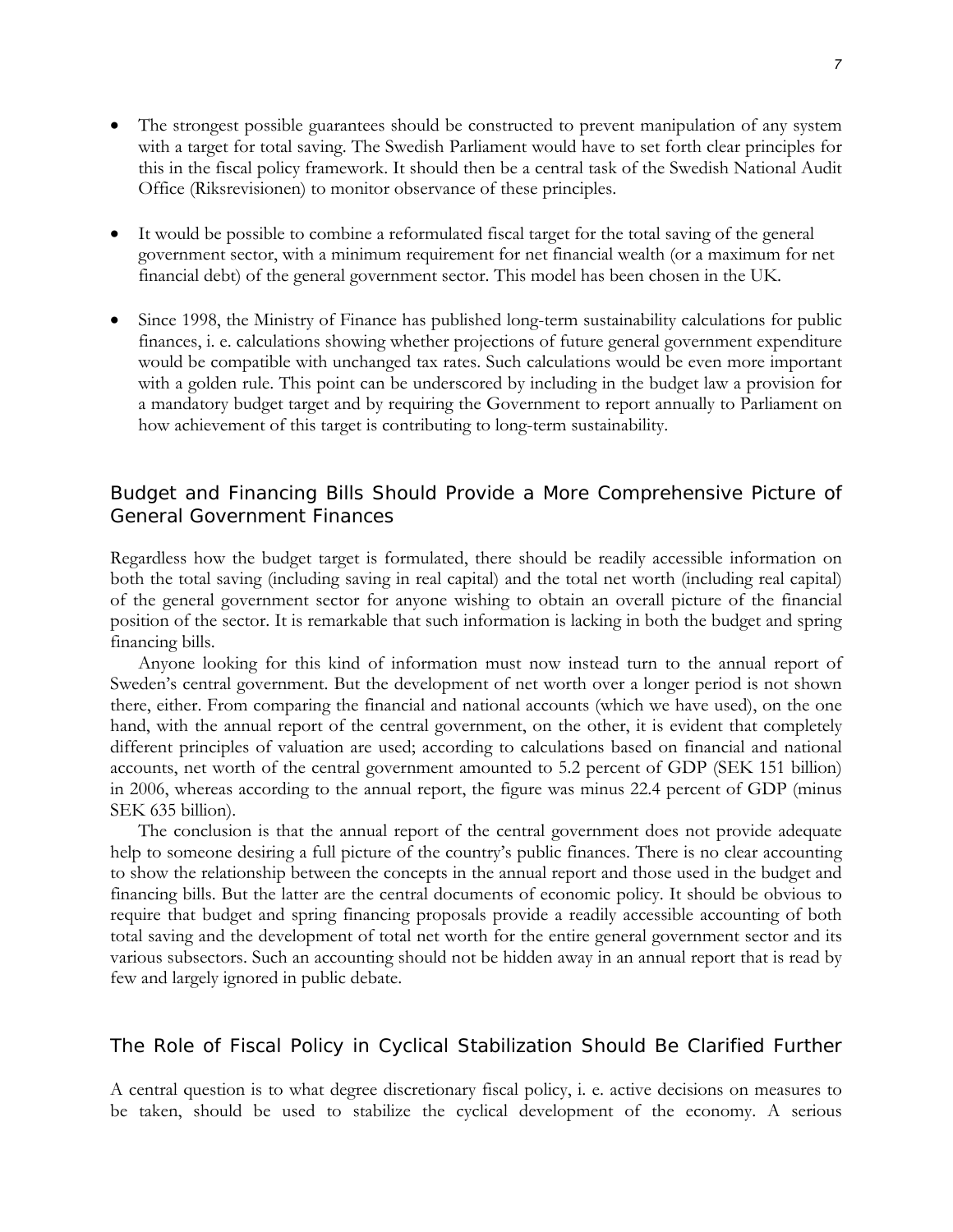shortcoming of previous spring financing and budget bills was the lack of clearly formulated principles on this question. The spring financing bill of 2008 was a step forward. It affirms that the Riksbank has the primary responsibility for stabilization policy. According to the analysis, fiscal policy should normally operate exclusively via the automatic stabilizers, i. e. through automatic variations in tax revenue and general government expenditure due to cyclical developments. At the same time, however, it is argued in the spring bill that in some situations discretionary fiscal policy should be used for stabilization purposes. But in our view, it is very important that such situations be specifically defined.

In our opinion, two criteria should be met if discretionary fiscal policy is to be used to stabilize the economy. The first criterion is that the cyclical disturbance be of *sufficient magnitude*: fiscal policy is too crude an instrument to be used for fine-tuning the economy. For example, one might adopt a principle that the forecast output gap (the difference between actual and potential output) should be above or below a certain level.

The second criterion is that fiscal policy provide a *contribution in addition* to monetary policy (value added) i.e. that it can be expected to provide a greater degree of goal achievement in economic policy than if only monetary policy is used. An obvious situation of this nature is a recession where the normal arsenal of monetary policy has been used up once the Riksbank's policy interest rate is down near zero and thus cannot be lowered further (a so-called liquidity trap). Other reasons may be the existence of several stabilization policy objectives that cannot be achieved simultaneously through monetary policy alone. If for example it is considered desirable to avoid a reduction in resource utilization in a situation where there are strong inflationary tendencies, an expansionary fiscal policy may be preferable to an expansionary monetary policy; the inflationary effects of the latter would be greater, as it would likely result in depreciation of the Swedish krona.

But there are also other situations where fiscal policy measures may be preferable to monetary policy action if several economic policy objectives are to be achieved simultaneously. For example, there may be reluctance to lower interest rates in an economic downturn, for fear that this step might further drive up already over-inflated real-estate prices. If the goal is to cool off overheated sectors of the domestic market, a contractionary fiscal policy could be preferable to a contractionary monetary policy (since the latter would have a more general impact on the entire economy by affecting both interest rates and the exchange rate).

To assess the influence of fiscal policy on the resource utilization, good indicators are needed. The Ministry of Finance currently relies primarily on calculations of change in the so-called structural balance, i. e. the budget balance in a normal cyclical situation. However, this indicator is a very crude one that does not take into account the sharply differing effects of various fiscal policy instruments on resource utilization. There is a pressing need for the Ministry of Finance to develop better methods for so-called fiscal policy effect analyses that address these problems.

#### The Expenditure Ceiling Can be Made More Rigorous

The expenditure ceiling is set by Parliament for central government expenditure several years ahead; it excludes interest payments but includes pensions. While the expenditure ceiling has probably made it easier to achieve the surplus target, it has clearly not worked very well in a number of respects.

The expenditure ceiling, which was originally to be set for the coming three years, has often been given a shorter range in practice.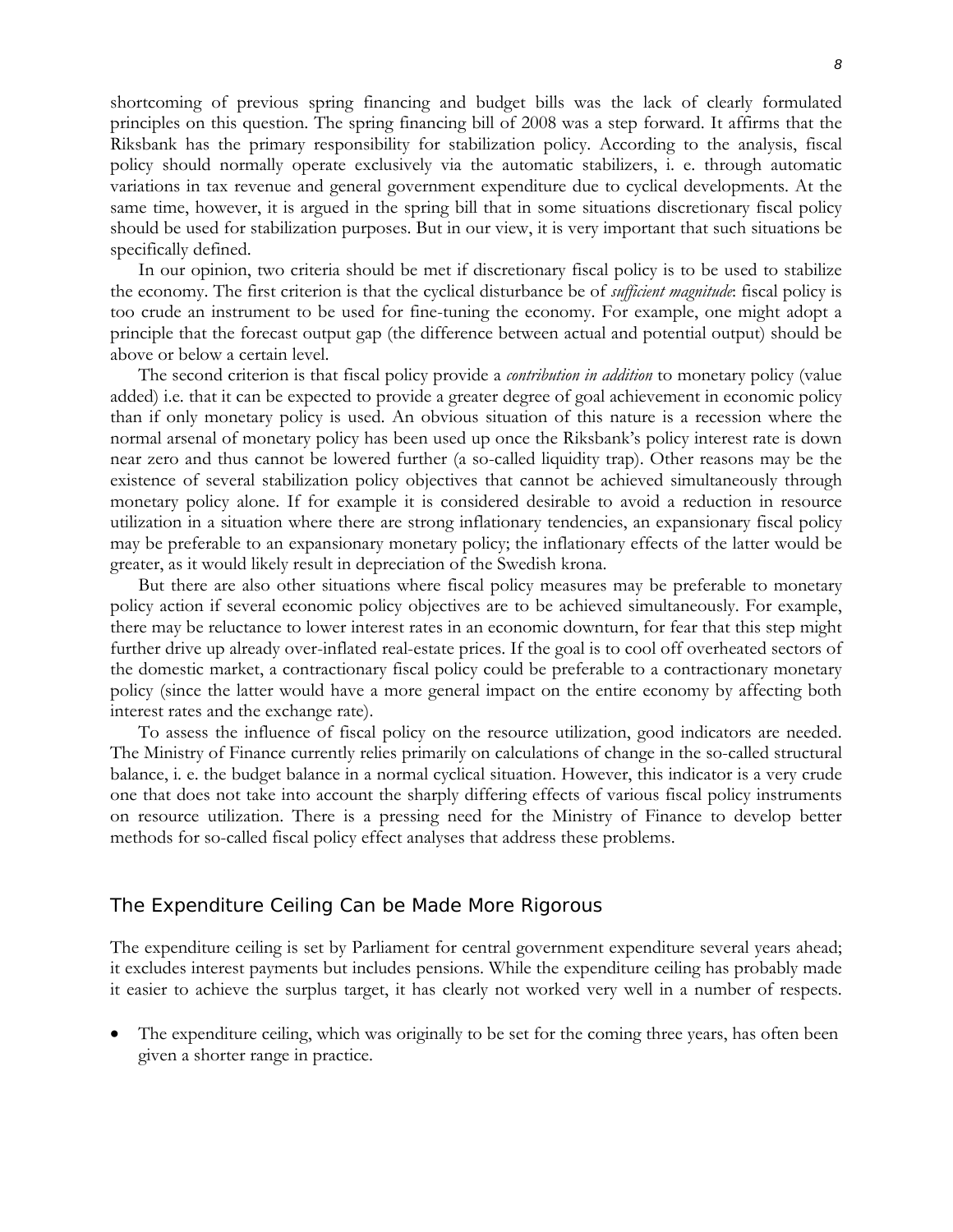- It has been unclear how the expenditure ceiling has been set.
- The role of the expenditure ceiling has been weakened by various measures that were actually intended to permit higher expenditure without formally exceeding the ceiling. This has been done by increased resort to devices like so-called tax expenditures, i. e by deviations from standard tax and contribution rates.
- The budgeting margin, i. e. the difference between the expenditure ceiling and budgeted expenditure, has often been used for the unintended purpose of financing reforms instead of cyclically dependent or other unforeseen expenditure.

The Government has announced a number of steps to bolster the credibility of the expenditure ceiling. One of them is to return to the three-year horizon for the expenditure ceiling and to avoid net budgeting, i. e. offsetting revenue against expenditure in certain budgeting areas. But further measures should be considered as well. Examples would include an overhaul of tax expenditure accounting to make it more transparent, as well as attempting to find a system where tax expenditure is regularly tested against a number of predetermined criteria. The purpose would be to subject tax expenditure to the same careful scrutiny as "ordinary" expenditure. There is also a need for clearer accounting to show how the Government's expenditure ceiling is calculated.

The purpose of the budgeting margin is to permit increased expenditure in case of cyclical downturns or other unforeseen events. But this margin has often been used for expenditure on new reforms without any relationship to cyclical changes in the economy or to other unexpected events. If the margin for increased expenditure is already committed, there is correspondingly less room for the increases in expenditure that tend to occur in an economic downturn, thus weakening the automatic stabilizers. Alternatively, the Government is forced to use various techniques for manipulating the regulatory framework for expenditure.

It would therefore be better to have two budgeting margins, one for cyclically dependent expenditure (*cyclical margin*) and one for other unforeseen expenditure (*reform margin*). The cyclical margin should be used only for cyclically dependent expenditure. The reform margin should be used only for expenditure on reforms and unforeseen expenditure that is not cyclically dependent. To avoid misusing a cyclical margin to finance new reforms, a clear provision should be included in the budget law that this margin is to be used only when the economy is weakening cyclically.

We have raised the question of a *golden rule* providing for a revised budget objective that would include total, not just financial, saving. If adopted, a golden rule should have consequences for central government expenditure. The expenditure ceiling should then cover only current expenses; it would not extend to investment expenditure, but cover only depreciation on investments. In that case it would be necessary to change accounting principles in the central government budget. There are two main types of accounting principles: cash-basis accounting and accrual-basis accounting. With cash-basis accounting an investment is recorded as an expense when it is made, whereas with accrual-basis accounting the investment is recorded as an asset and its expense is allocated over the economically useful life of that asset. In Sweden the central government has used accrual-basis *accounting* since 1993, whereas *budgeting* is still done partly on a cash basis. If the expenditure ceiling covered depreciation, but not investment expenditure, the same principle should apply to budgeting for the sake of consistency, i.e. budgeting should be done completely on an accrual basis.

There is reason to be highly critical of existing tendencies to circumvent the current expenditure framework by using budgeting techniques to create scope for increasing infrastructure investment; these entail borrowing from the National Debt Office or prepaying instalments on such loans. Practices of this kind arbitrarily exempt certain investment spending from the budgeting criteria that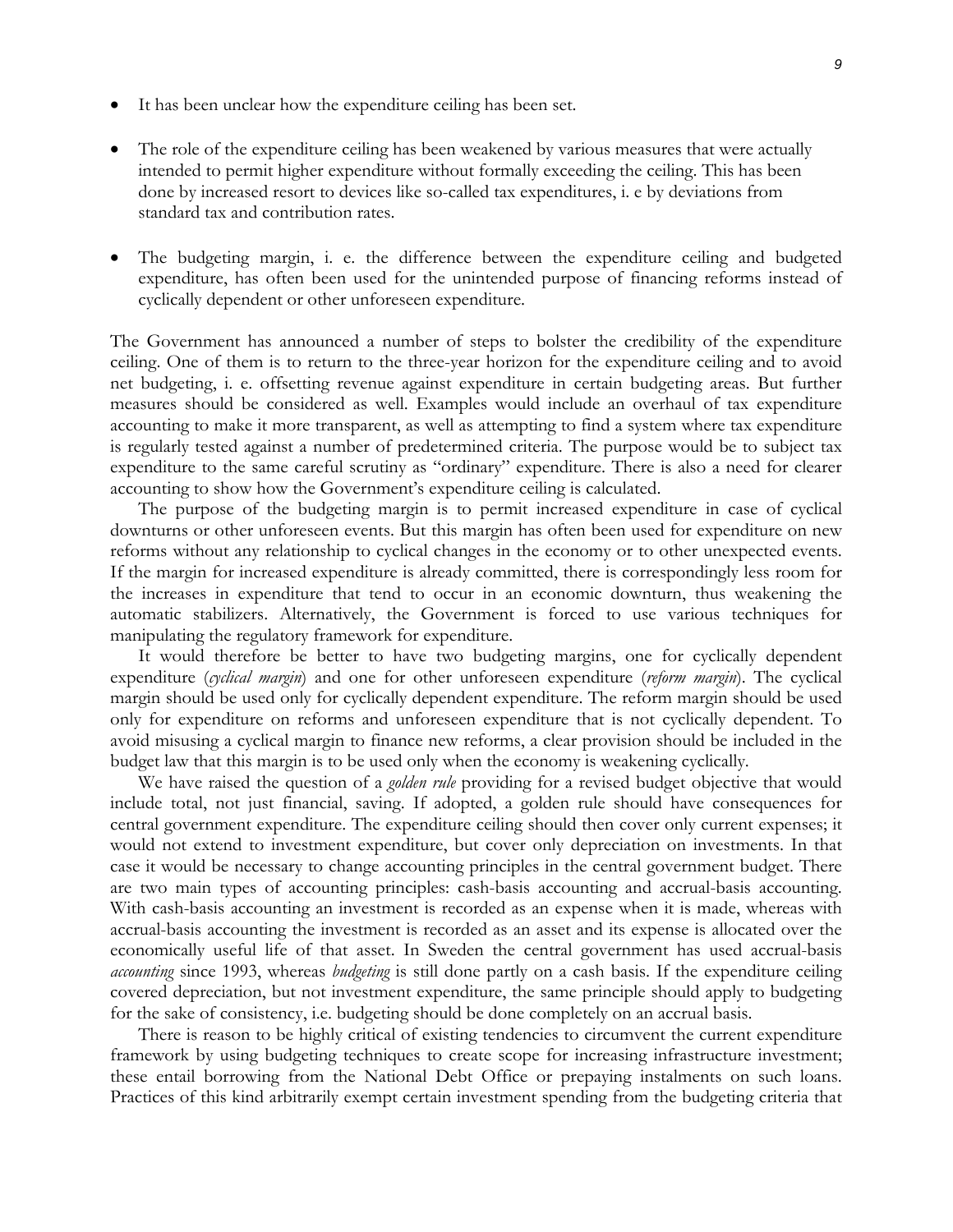apply to other investment expenditure. In our opinion, either the current expenditure framework should be retained, thus ruling out such exceptions, or a golden rule should be adopted and consistently applied, permitting systematic debt financing of investment (or certain types of investment.).

#### Considerable Uncertainty in Sustainability Calculations

According to the latest assessment by the Ministry of Finance in this year's spring financing bill, fiscal policy is considered sustainable in the long term. At the same time, there is a significant margin for reducing taxes or, in the alternative, increasing expenditure. This margin, however, is not clearly shown in the calculations, but is concealed through a so-called "technical adjustment," meaning that future general government expenditure is assumed to increase permanently by five percent of GDP. The rise in level of expenditure is expected to take place gradually over the period 2011-2015. In our opinion, the Government should report the margin more clearly and also discuss its purpose.

We consider it risky to make use of the entire margin. Considerable uncertainty surrounds the assessed sustainability of fiscal policy. The uncertainty applies both to future developments and to the calculation methods used by the Ministry of Finance. The Ministry's calculations are based on a number of critical assumptions that may well prove overly optimistic. For example, the calculations do not consider the decreasing trend in average hours worked or the current cost pressure in health care and care of the elderly. Per capita consumption of health care and other government services is unlikely to remain constant as assumed in the sustainability calculations of the Ministry of Finance. Moreover, these calculations are based on the expectation that the labour market reforms implemented will generate a substantial increase in employment. Though not unreasonable, this assessment is of course very uncertain. The effects may well be much more limited than expected, particularly if future governments should revoke the reforms.

Based on the calculations of the Ministry of Finance as well as our own, our overall assessment is that that there is presently no reason to revise the current surplus target. On the other hand, it is obvious that the target (or a reformulated target for total saving if one is adopted) must gradually be lowered. The current surplus target is intended to reduce the future need for tax increases when demographic developments begin to have an impact. This thinking also underlies the Ministry of Finance's own calculations, in which the surpluses will start to decrease in 2015 and gradually turn into deficits. However, it is important to develop a credible plan well in advance for making these revisions.

One question that deserves more discussion is the degree to which a higher retirement age could justify maintaining a smaller current budget surplus. The primary cause of the demographic burden is that life expectancy is increasing whereas the (effective) retirement age is not being adjusted accordingly. If Sweden – as previously with Denmark – could index the retirement age to life expectancy, there would be less need to pre-save in order to cope with future weakening of the budget. Discussions on sustainability should focus more on this issue.

# Net Lending Should Be Maintained at a High Level for the Next Few Years

The net lending of the general government sector is currently well above the target of one percent of GDP. As resource utilization was strained, a high level of saving was warranted in 2007. According to Government forecasts, both actual and structural saving will remain high for the next few years despite a weakening economy in 2008 and 2009. High government saving is not desirable in combination with a weakening economy. Consequently, from a stabilization standpoint alone,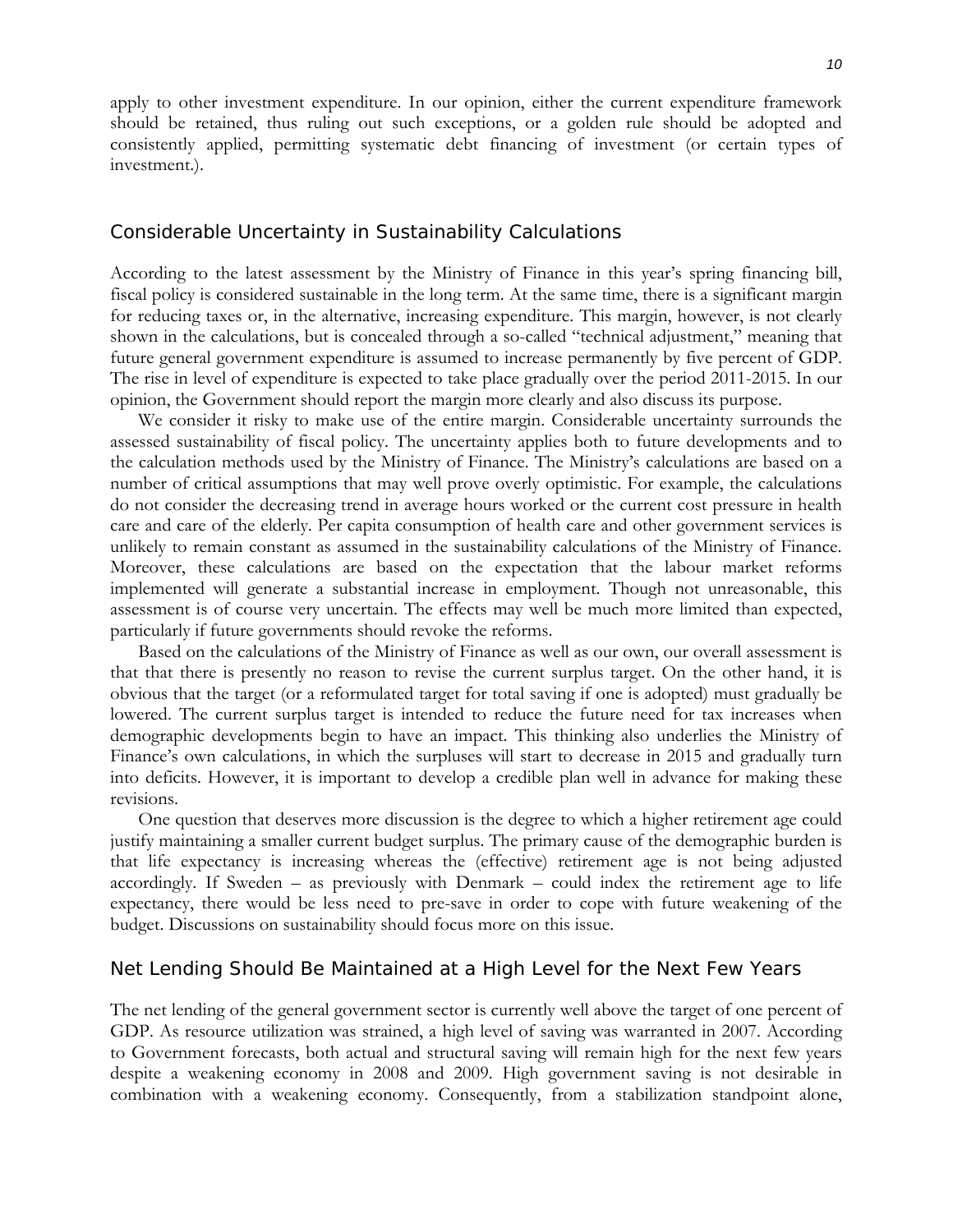general government saving should be lowered toward the one-percent target when the economy softens. Furthermore, calculations of long-term sustainability indicate that the net lending of the general government sector can be reduced.

But since both the assessments of the economic situation and the sustainability calculations are surrounded by so much uncertainty, we generally agree with the Government's view that the current situation requires a high level of general government saving. In our opinion, the high degree of uncertainty about the long-term sustainability of fiscal policy makes it wise to provide large margins of safety. In these circumstances, it may be reasonable to keep general government net lending above the one-percent target until we have observed the effects of the employment policy reforms recently implemented and the impact of a weakening economy on calculations of structural saving. In the present situation, the Government should focus primarily on reforms that can be expected to have favourable supply-side effects and are not too costly in the short run.

# Finance Ministry Forecasts No Worse than Those of Others – and No Better, Either

The Ministry of Finance prepares regular forecasts for the current and coming years. Unavoidably, these forecasts are often erroneous, but no more so than those of other leading forecasters. For economic policy planning, it is desirable to have forecasts with longer time horizons. One reason is that the ceiling on central government expenditure applies to the coming three years, and the Government has introduced a fiscal indicator that also extends three years ahead (the movingaverage indicator). But for time horizons of two and three years, the Ministry of Finance prepares only economic projections, with no actual forecasts of future economic policy. We demonstrate that there is considerable uncertainty in these projections and that for this reason the moving-average indicator can give misleading signals regarding the achievement of the surplus target.

In recent years, the budget balance of the general government sector has been more positive than forecast. This unexpectedly favourable budgetary development has probably been due to higher economic growth and lower inflation than anticipated. Since these forecasting errors have probably made it easier to meet the surplus target, the disciplinary effects of the current fiscal policy framework may have been overestimated. With a cyclically weakening economy and rising inflation, there would probably be forecasting errors in the opposite direction. The financial framework would then face greater challenges than in the past decade.

#### Many Reforms in Employment Policy

The foremost objectives of the current Government are to increase employment and decrease marginalization. To attain them, the Government has implemented or announced a sizable number of employment policy reforms. To strengthen incentives to work, an earned income tax credit was introduced at the outset of 2007, followed by an enhanced credit a year later. Compensation levels in the unemployment insurance system have been lowered, and individual contributions have been raised. Also, reforms in the sickness insurance system have been implemented or announced.

For a given population, the number of hours worked can be increased in several ways. A larger proportion of the population can participate in the labour force, and a larger share of the labour force can be employed. But the total number of hours can also increase because more of those with jobs are actually working and more choose to work longer hours. At all these margins, the Government's employment policy reforms can be expected to affect the total number of hours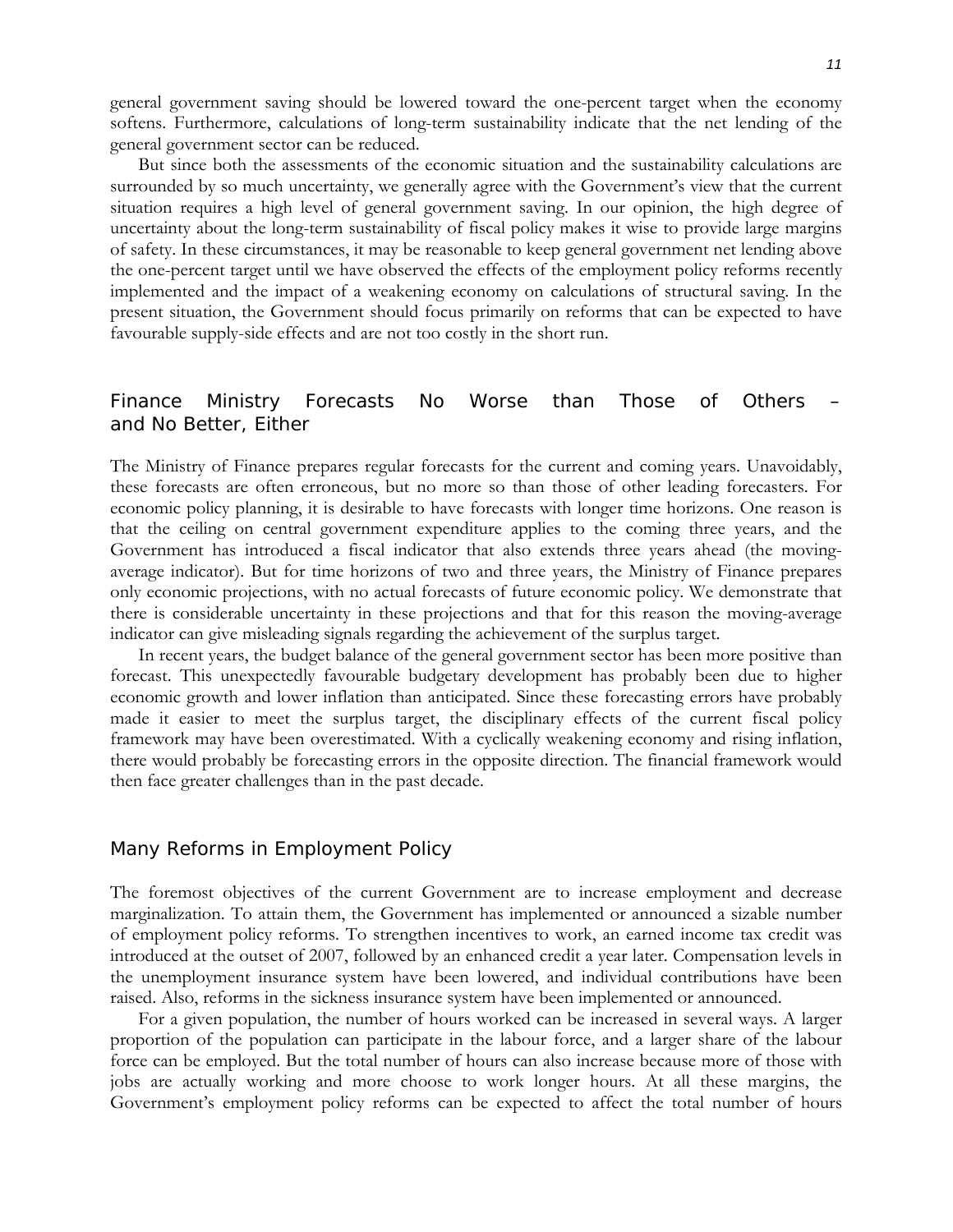worked in the economy. While the principal effects of the tax reduction on earned income are to reduce unemployment and to increase labour force participation, changes in the sickness insurance system will primarily improve presence at work among those who already have jobs. The reforms in unemployment insurance can be expected mainly to reduce unemployment.

In our report we evaluate the design of the various reforms in relation to the Government's objectives of increasing employment and the number of hours worked. We also study the consequences for income distribution. On the other hand, we take no position on the trade-off between employment and income distribution. The desirability of a measure that is effective in regard to employment, but increases differences in income, is a matter of political value judgment.

#### The Earned Income Tax Credit Will Increase Employment

The earned income tax credit is directed only at persons with income from work. Reducing the tax on earnings, but not on other kinds of income, increases the return on work and thus attracts more people to the labour force. When having a job becomes more desirable, greater moderation in wage negotiations may be expected. This will encourage firms to hire and will reduce equilibrium unemployment, i. e. the unemployment level compatible with a stable rate of inflation. It may therefore be assumed that employment will increase both because equilibrium unemployment decreases and because more people choose to enter the labour market. Estimates based on empirical research indicate that the tax reduction on earned income can in the long run lower the equilibrium rate of unemployment by nearly half a percentage point.

While it is very probable that the earned income tax credit will increase employment, the effects on income distribution are less obvious. On the one hand, income disparities will tend to decrease because individuals will have greater incentive to end their dependence on welfare benefits for support. On the other hand, differences in income will increase between those with work and those still on benefits.

In our calculations we have used an economic model that compares the effects of the tax reduction on earned income with alternative tax reforms such as elimination of the tax surcharge on high incomes or raising the threshold for the central government income tax. In our opinion, based on the Government's objectives, it is justifiable to prioritize the tax reduction on earned income over other ways of cutting taxes. More than the alternatives, the earned income tax credit provides a stimulus for higher labour force participation. The reason is that incentives for work increase for those with low earnings, who probably are especially responsive to a higher return on their labour. Moreover, a tax reduction on earned income probably pushes down the level of equilibrium unemployment, unlike abolition of the tax on high incomes or a higher threshold for the central government income tax.

According to our calculations, the threshold for the central government income tax could be raised at little cost to government finances. But such a reform would lead to greater disparity in income. Views on this question depend on political value judgments. As may be noted, other tax changes that cannot be expected to increase employment – primarily the reduction in real estate taxes – may already have claimed some of the "scope" for tax policies that widen the income distribution and may thus have made it politically more difficult to lower marginal tax rates for those in higher income brackets.

If the earned income tax credit is to achieve its intended effect, one prerequisite is that individuals can clearly see the increase in the return on their labour. We are critical of the complexity of the earned income tax credit as presently designed. It makes it hard for people to know in advance how large their tax reduction will be.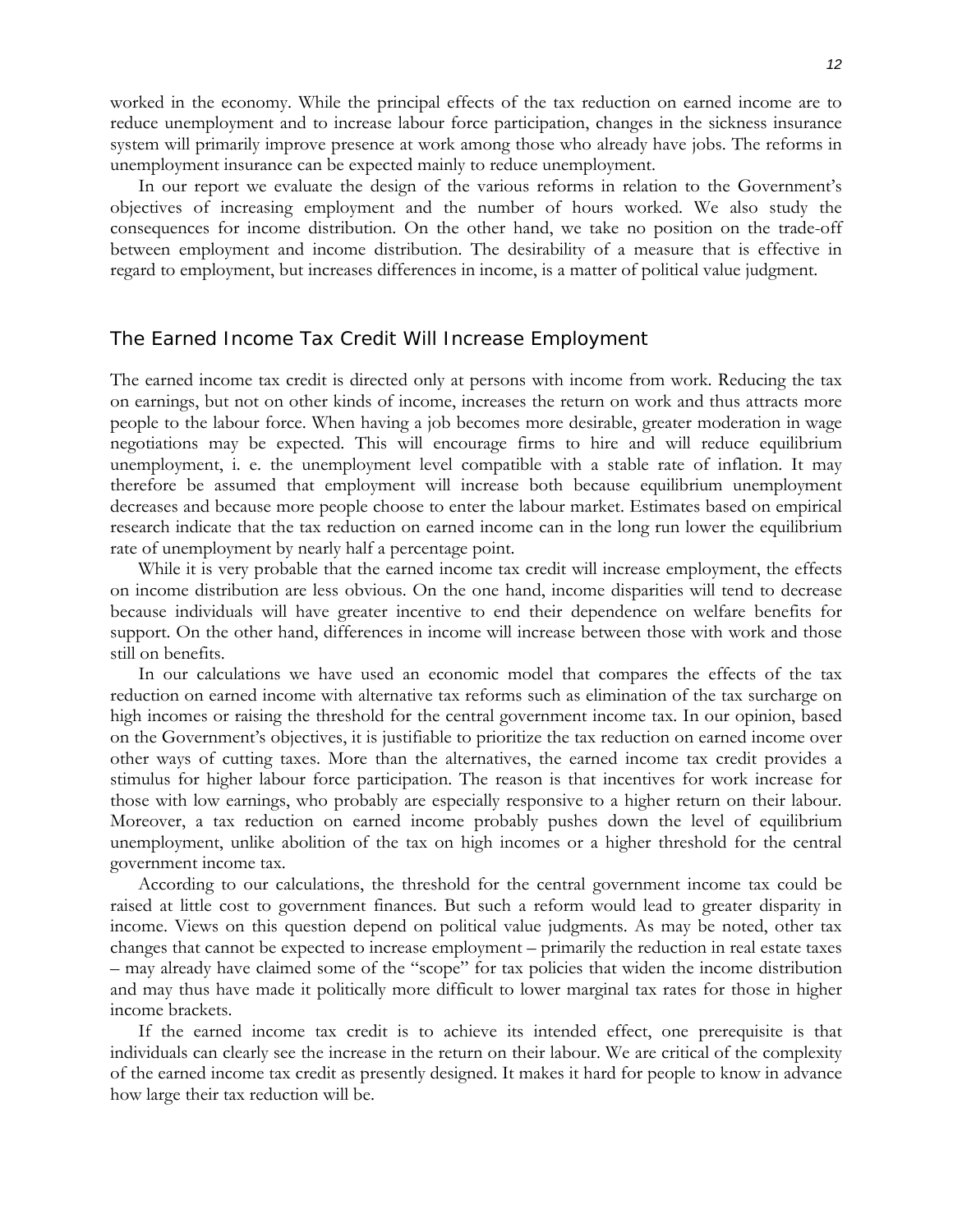# The Government Should Be Cautious about Additional Selective Tax Cuts

There is solid theoretical justification for tax cuts benefiting the provision of household services, although it is uncertain how extensive this tax relief should be to bring gains in efficiency. The principal argument is that market work is taxed but informal-sector work is not, resulting in too much informal-sector work and too little market work from the standpoint of social efficiency. . The drawback of tax relief for household services is that it leads to increased consumption of favoured services at the expense of other consumption. There is also the practical complication of drawing boundaries for what qualifies as a household service.

A number of reforms intended to improve the labour market situation of specific groups have also been implemented. These include the so-called New Start, Healthy Again and Gaining a Foothold (*nystartsjobben*, *nyfriskjobben* and *instegsjobben*) programmes as well as elimination or reduction of employer contributions for older individuals and for young people. The reforms provide tax cuts and subsidies for firms that hire the chronically unemployed, the chronically ill, immigrants, young people and older people.

Empirical studies have demonstrated that the transition to regular work is faster for beneficiaries of subsidized employment. But there is also persuasive evidence that subsidized employment crowds out regular employment to a considerable extent. Subsidized employment may nevertheless have positive net effects on employment if those who receive employment support have a weaker position on the labour market than those whose jobs are crowded out.

For group-specific tax cuts to have desirable employment effects, it is thus central that they actually focus on weak groups. The New Start, Healthy Again and Gaining a Foothold programmes clearly meet this criterion. By contrast, the reductions in employer contributions for young people, in our opinion, have not been very successful in this regard, and the measure is probably a rather ineffective way to increase employment.

Thus, reducing taxes for particular industries or groups may sometimes be justified, but at the same time, selective measures make it harder to understand the tax system. This can also lead to efficiency losses. We consequently find cause to be very restrictive about further selective tax cuts. We believe that the Government has nearly reached – or perhaps even passed – the point where selective tax reductions begin to have negative net effects on social efficiency.

# Reducing Unemployment Compensation Will Lead to Lower Unemployment

Both the compensation levels and the financing of the unemployment insurance system have been reformed by the current Government. As from January 2007, income-related unemployment compensation decreases with the duration of unemployment. Moreover, the previously higher compensation for the first one hundred days of unemployment has been discontinued, equivalent to a reduction of slightly less than seven percent in the maximum compensation level.

According to well-documented research, a compensation level that decreases with the duration of unemployment can represent a reasonable balance between considerations of income distribution (insurance) and of employment. Studies of previous unemployment insurance reforms in Sweden show that the compensation level makes a difference in how long it takes an unemployed individual to return to work. Based on such studies, equilibrium unemployment will decrease by an estimated 0.4 to 0.8 percentage points as a consequence of the reduction in compensation levels.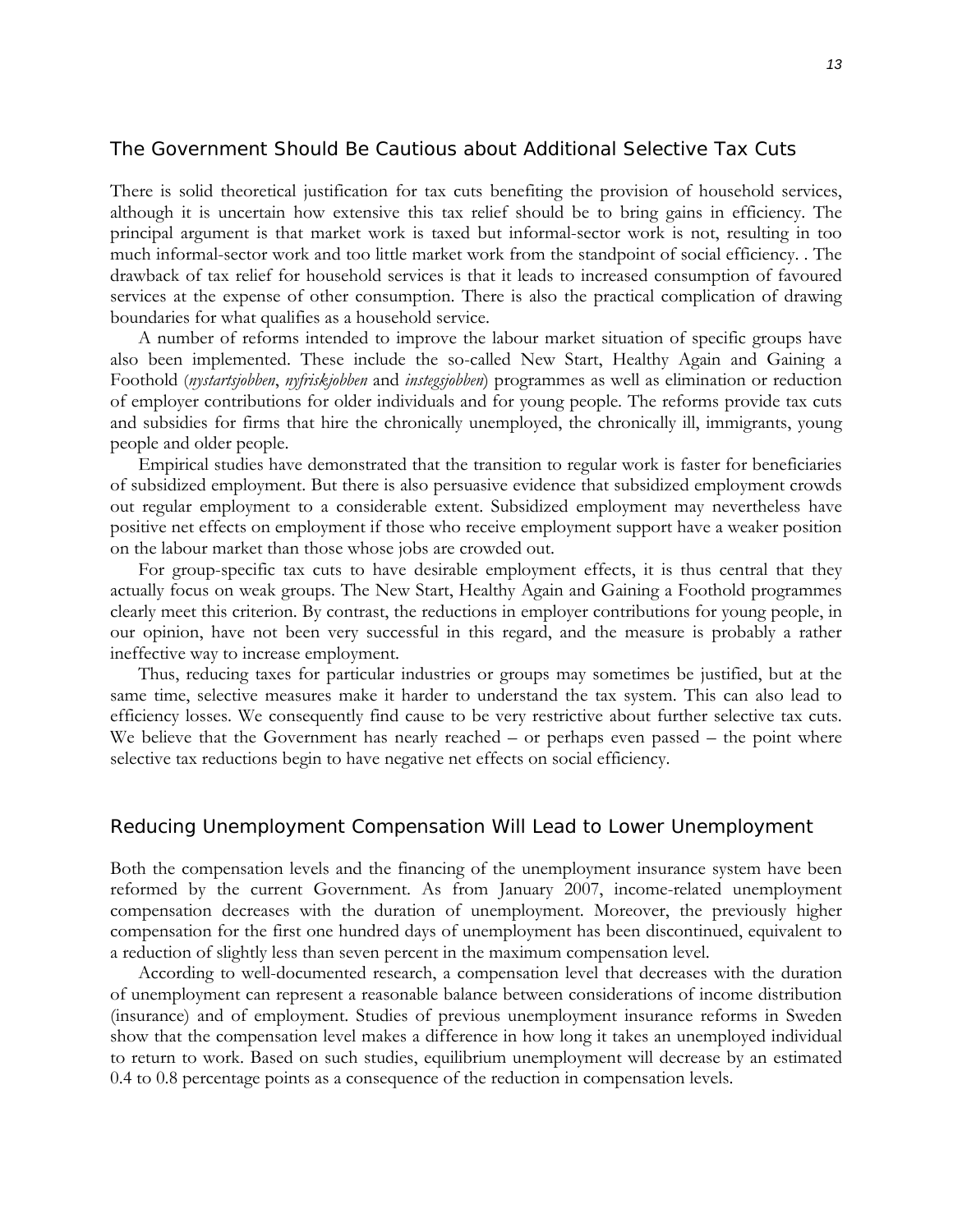# We Are Strongly Critical of the Way That Financing Reform Has Been Implemented in Unemployment Insurance

The financing of the unemployment insurance system has been reformed twice during the current Government's term of office. The first step (effective January 1, 2007) led to relatively strong increases in individual contributions and some differentiation – though not much – in contributions among various unemployment benefit funds. A second step (to take effect on July 1, 2008) entails some reduction of individual contributions in most funds and, at the same time, greater differentiation.

The changes are intended to establish a link between the individual's contribution and the rate of unemployment in an unemployment benefit fund. An increase in unemployment among members of a fund caused by high wage increases is designed to result in higher individual contributions. Although the intention is good, the desired result is dependent on substantial overlap between unemployment benefit funds and wage bargaining areas. The overlap is only incomplete, thus weakening the influence of differentiation in individual contributions on collective bargaining.

There is reason to be strongly critical of the first step in changing the financing of unemployment benefit funds, which led to only marginal differentiation in individual contributions. As far as we can determine, this outcome was due to the Government's decision in advance to provide a specific amount for financing the first earned income tax credit. Meeting this need required a substantial increase in average member contributions. At the same time, there was a desire to put a ceiling on the increase. Policies in different areas conflicted. On the one hand, there was the intention to reinforce incentives to work through a lower tax on earned income. On the other, this reform was financed via higher individual contributions for working individuals while exempting the unemployed from the increases, directly offsetting the tax cut on earned income. The desired effect on incentives to work could have been achieved through a smaller earned income tax credit which would not then have required financing through general increases in individual contributions.

Since the increases in individual contributions were introduced, membership in unemployment benefit funds has dropped by 12 percent. This means that a large number of wage-earners now lack sufficient protection in case of unemployment – a potentially major problem in the event of a significant economic downturn. One way to manage the problem might entail mandatory unemployment insurance, as was the Government's original intent. However, it is uncertain at this time whether the Government and Parliament are prepared to push through such a reform after previous conflicts with trade unions over the unemployment insurance system. If not, the financing of unemployment insurance will have caused unintended change in the protection provided.

# Question Marks about the Effects of the Sickness Insurance Reforms

Several reforms of the sickness insurance system have been implemented or announced. Employer co-financing of sickness benefits was abolished as of January 1, 2007. Moreover, the compensation level during the benefit period has been reduced by lowering the maximum benefit. The reform package in the budget bill for 2008 has several components. A central one is the so-called rehabilitation chain, which provides for testing work capacity and rehabilitation needs within time limits of three, six and twelve months.

The sickness insurance reforms can be expected to have positive effects on the number of hours worked. The problem – a poorly functioning insurance system and high absenteeism – is approached from different directions. The various components of the reform package are intended to create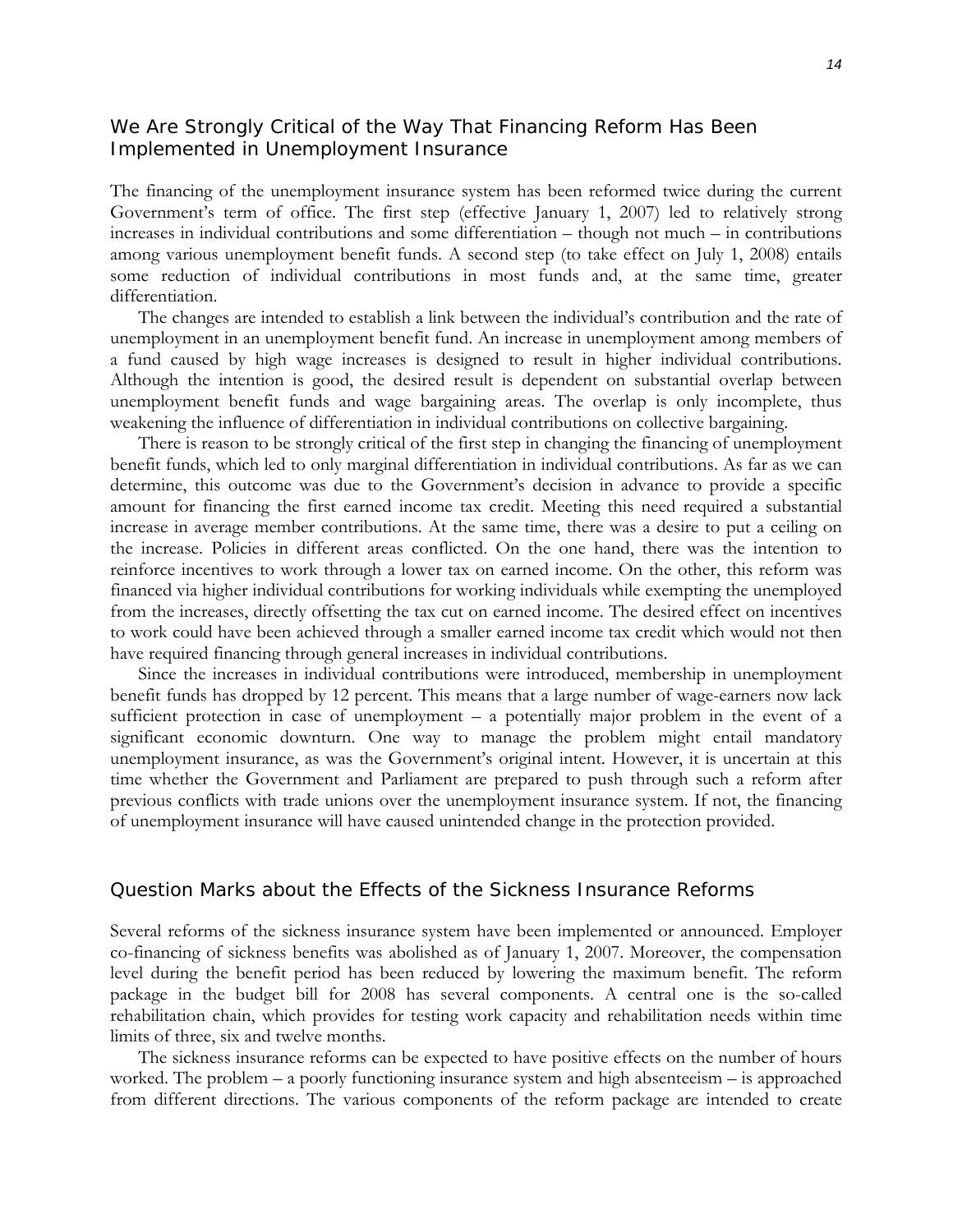incentives for work, to strengthen the work capacity of sick-listed individuals and to increase the demand for labour that can be met by individuals who have been chronically ill.

It is far from obvious, though, how effective these measures will be. The package contains little that is new. An example: *on paper* the sick-listing procedure has long included fixed checkpoints, starting after only three months, for assessing work capacity in relation to the entire labour market. In practice, however, this provision has seldom been followed. The same applies to review of sickness compensation, which is always required in cases where the expected duration of sick-listing exceeds one year. Thus, protracted sick-listing periods have been tolerated despite all the rules that were supposed to prevent them. The question then is what guarantees that the new rules will be more strictly observed.

Financial incentives have been provided primarily for the individual. According to research, this can naturally be expected to have effects, but it is hard to believe that these will be sufficient to reduce sick-listing substantially. Other parties in the sick-listing process – employers, certifying physicians, county councils s and the National Social Insurance Agency (Försäkringskassan) – should also have incentives to prevent and to shorten periods of sickness absence. Probably employers are given inadequate financial inducement to comply with their obligation to help sick-listed individuals back to the labour market. Employers have the primary responsibility for employee rehabilitation, but there are no economic incentives to meet it.

Some of the reforms in sickness insurance can be criticized for lack of transparency. An example is the method for reducing sickness benefits through a decrease in benefit-qualifying income (BQI). The argument advanced in the budget bill is that sickness benefits should be based on past income instead of current income, and that the adjustment in BQI is the first step in this process. But the adjustment may be interpreted as a way to conceal deliberate reduction of the compensation level. Another example is the use of the term "rehabilitation," which can also be criticized for lack of transparency; the rehabilitation chain consists essentially of fixed points in time for determination of work capacity and a time-limited sickness benefit.

#### Reforms Considered to Have Positive Overall Impact on Employment

It is still too early to evaluate the effects of the employment policy measures implemented by the current Government. It will take time before these structural reforms achieve their full effect. Assessments at this point must therefore be based primarily on calculations in economic models. The increases in employment over the last two years are not due primarily to the Government's labour market reforms, but to the vigorous economic upswing that would have occurred anyway. On the other hand, the reforms may have helped to moderate wage increases. But the principal effects of the employment policy measures can be expected later on in the form of higher average employment over the economic cycle than would otherwise have been the case. This also means that possible future increases in unemployment in a coming economic downturn will not be an indication that the Government's employment policy reforms have failed.

The reforms can also be criticized for having often been prepared too hastily, forcing the Government either to take back proposals or to make further changes in the regulatory system. Presenting proposals that must later be withdrawn should of course be avoided, as it may give rise to expectational errors on the part of firms and households. Another consequence is that freedom of action in efforts to create the "optimal" system is restricted, as it may be politically difficult to change reforms that have already been approved. The reform process can thus result in suboptimal solutions. Proposals withdrawn or revised include changes in financing unemployment benefit funds, a benefit reduction rule in case of supplementary sickness insurance policies and a change in pension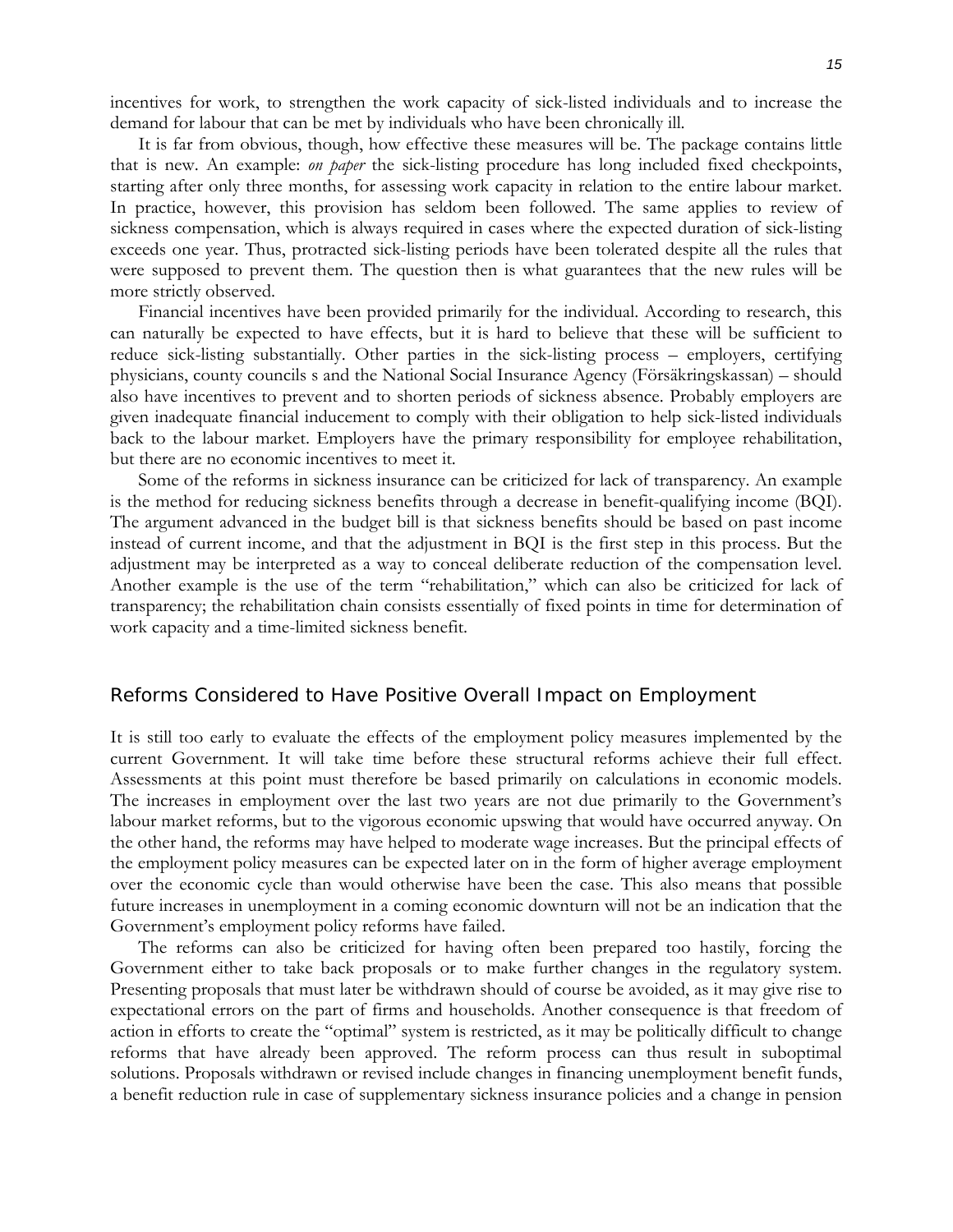credit for persons with income-related sickness or early retirement compensation. The time limits for sick-listing in the budget bill for 2008 are a further example of revised proposals.

#### Inadequate Supporting Documentation for Reform of Real Estate Taxation

We have also examined the changes made in the real estate and wealth taxes. The primary purpose of taxing wealth is income redistribution, and the wealth tax has served as a progressive complement to the proportional taxation of capital income. With the abolition of the wealth tax, that progressive feature is no longer present in the tax system. In favour of abolition, there are strong considerations of efficiency. The wealth tax has been marked by exceptions, unjustified differences in valuation of various types of assets and the practical impossibility of taxing all assets. Investment in certain assets has thus been favoured over investment in other assets. However, the Government has not based abolition of the wealth tax primarily on these arguments, but on the ground that this step will promote new business by making risk capital more available. In a highly internationalized economy, however, there is only a tenuous link between opportunities for financing investment and the degree to which domestic households invest in shares and loans to business. Our conclusion is that there were strong arguments for abolishing the wealth tax but that those emphasized by the Government may not have been the most compelling.

From the preceding reference to internationalization, it may also be concluded that less mobile tax bases should be taxed more heavily. As real estate is one of these, the reduction in the real estate tax is obviously inconsistent with such considerations. The previous real estate tax was well supported by economic research and was also attractive from an income redistribution standpoint.

With the new rules for real estate taxation effective January 1, 2008, the Government clearly deviates from the basic principles of the tax reform in 1990/1991. To prevent distortion of investment among different assets, it is important that the return on all investment be taxed equally (principle of non-discriminatory tax treatment). Taxing residential capital less heavily than other capital assets creates an incentive to divert saving to the housing sector from other areas of the economy. This causes social inefficiency, unnecessarily reducing the return on the economy's resources.

Our calculations show how current and previous tax rules measure up to the principle of nondiscriminatory tax treatment. We determine the effect of real estate taxation on the cost of capital for investment in housing compared to investment in corporations. The cost of capital is the required pre-tax return on new investment; it must suffice to cover the cost of financing as well as pay all taxes arising from the investment in question. The results show that taxation could be considered neutral after the tax reform of 1991. But under the rules effective in 2008, the cost of capital for an investment in a house is below the assumed real rate of interest. This probably means that the net effect of the tax system is to subsidize such investment. The new rules thereby provide an incentive to channel a larger share of investment into the housing sector, reducing the efficiency of the economy as a whole. For this reason, we are highly critical of the changes in real estate taxation. As previously designed, the real estate tax admittedly had its problems, but solving them should have been possible within the basic regulatory framework of the earlier tax reform, for example through the sort of limitation provisions that already existed.

Compared to the relatively high level of ambition in basing employment policy on qualified research, there is a remarkable lack of similar ambition for taxation of real estate and wealth. There is no research to support the Government's declared reasons for the reduction of the real estate tax. This shortcoming sharply contrasts with the careful study that preceded the tax reform of 1990/1991.